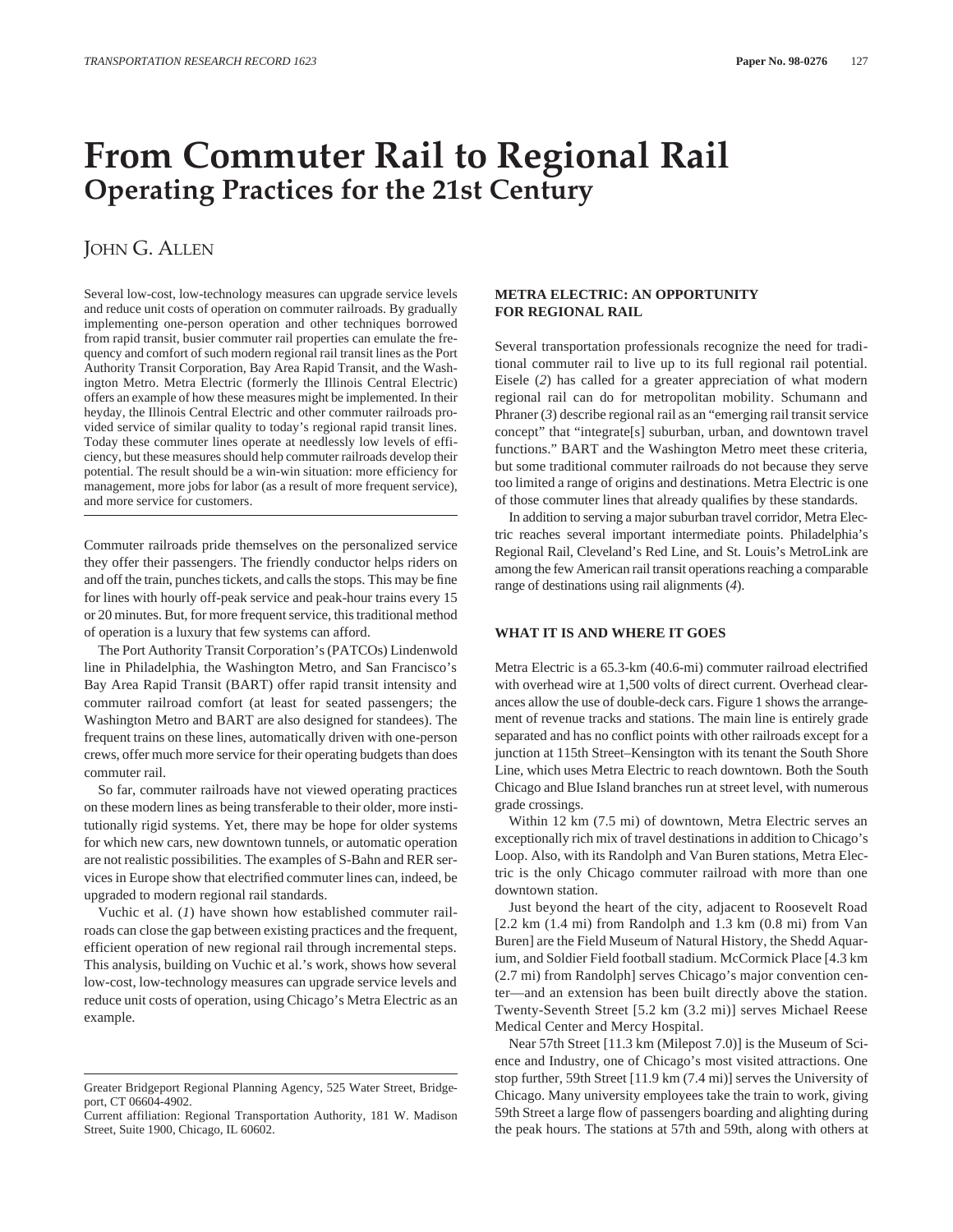

**FIGURE 1 Metra Electric track and station arrangements.**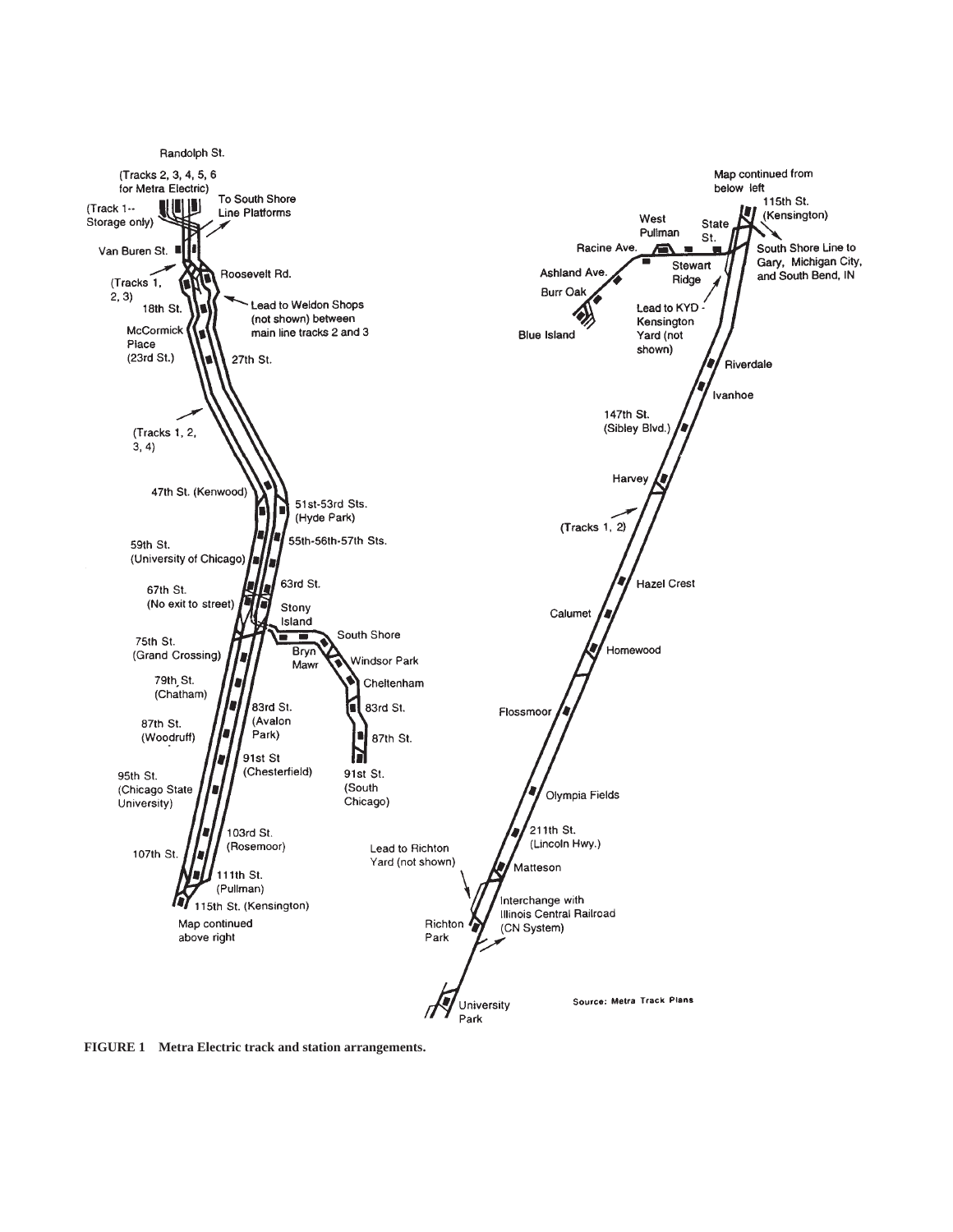47th and 53rd Streets, also serve the upper-middle-class university neighborhood of Hyde Park. Finally, if aviation officials build a proposed third airport near Peotone in the far south suburbs, it will need good ground access to succeed commercially. An extension of Metra Electric might well be an optimum choice.

In any northern European city, a railroad that connected as many major attractions as this would have very frequent service. Under Illinois Central's auspices, Metra Electric once offered service of S-Bahn intensity. With incremental investment and certain changes in outlook and operating practices, it might come to do so again.

# **FROM ILLINOIS CENTRAL TO METRA ELECTRIC**

The Illinois Central's (ICs) first commuter train ran in 1856, but the service and its catchment zone on Chicago's South Side truly came into their own in the decades after the Chicago fire of 1871.

By the turn of the [20th] century, the IC's suburban lines had [largely] taken the shape they have today. Though the trains were hauled by [steam] locomotives . . . in most other respects the IC's suburban service was operated on rapid transit principles. The stations were closelyspaced . . . there was very frequent service, tickets were collected in the stations, high-level platforms were in use. (*5*)

The IC was traditionally Chicago's busiest commuter railroad. Concerns with smoke from steam locomotives along the South Side lakefront led to the commuter service being electrified in 1926 (*6*). Despite the high capital cost of electrification, the railroad enjoyed increased ridership and lower operating costs. Not only was electrifi-

cation cost-effective over the years, it also reduced pollution and led to increased investment en route. Especially in the Hyde Park neighborhood, electrification touched off a boom in apartment construction en route—which also supplied the IC with more riders (*7*). As an indicator of the IC's importance, Rand McNally's *Chicago Street Guide and Transportation Directory* for 1947 included maps of the city's regular transit lines and also showed a map of the Illinois Central Electric. No other Chicago railroad received this honor.

During the Illinois Central Electric's heyday, the railroad billed its commuter service as "Chicago's Finest Transportation" on the front cover of its timetables, and justifiably so. The IC, with two downtown stations at Randolph and Van Buren, served the center of the city better than any of Chicago's other commuter railroads. Its closely spaced stations provided convenience comparable to the Elevated, yet the IC's railroad alignment permitted higher speeds. By the standards prevailing until the early 1950s, the IC offered state-of-the-art transit, in much the same way that the Lindenwold Line and the Washington Metro do today.

Not only was the IC Chicago's finest transportation; it also belonged very much to the city. Until the postwar years ushered in a new era of suburban growth, most of the IC's riders traveled within the city, particularly between downtown, Hyde Park, South Shore, and South Chicago. A 1946 schedule shows South Chicago branch trains, serving these core markets, running every 10 minutes all day, like such rapid transit properties as BART today. The intensity of service stood comparison with electrified commuter lines in New York and Philadelphia (*8*) and even with the IC's counterparts abroad in London, Paris, Sydney, and Buenos Aires. Table 1 summarizes the

**TABLE 1 Illinois Central/Metra Electric Service Patterns for Selected Years**

| Year            | Main line to south suburbs                                                                                      | South Chicago                                                                                                                                                                             | Blue Island                                                                                                                                            |
|-----------------|-----------------------------------------------------------------------------------------------------------------|-------------------------------------------------------------------------------------------------------------------------------------------------------------------------------------------|--------------------------------------------------------------------------------------------------------------------------------------------------------|
| 1946            | Every 40 minutes, all day,<br>every day, plus additional<br>rush hour service                                   | Every 10 minutes (20 minutes<br>evenings and Sundays), plus<br>additional rush hour service:<br>also rush hour locals serving<br>since-abandoned stops be-<br>tween 27th and 47th Streets | Every 40 minutes, all day,<br>every day, plus additional<br>rush hour service                                                                          |
| 1965            | Every 40 minutes (60 minutes<br>evenings and Sundays), plus<br>additional rush hour service                     | Every 20 minutes (60 minutes<br>evenings and Sundays), plus<br>additional rush hour service                                                                                               | Every 40 minutes (60 minutes<br>evenings and Sundays), plus<br>additional rush hour service                                                            |
| 1974            | Every 30 minutes (60 minutes<br>evenings and Sundays), plus<br>additional rush hour service                     | Every 30 minutes (60 minutes<br>evenings and Sundays), plus<br>additional rush hour service                                                                                               | Every 30 minutes (60 minutes<br>evenings and Sundays), plus<br>additional rush hour service                                                            |
| 1979            | Every 30 minutes (60 minutes<br>evenings and Sundays), plus<br>additional rush hour service                     | Every 30 minutes (60 minutes<br>evenings and Sundays), plus<br>additional rush hour service                                                                                               | Every 60 minutes all day,<br>every day, plus additional<br>rush hour service                                                                           |
| 1982<br>to date | Every 60 minutes Monday<br>through Saturday (every 2<br>hours on Sundays), plus<br>additional rush hour service | Every 60 minutes Monday<br>through Saturday (every 2<br>hours on Sundays), plus<br>additional rush hour service                                                                           | Every 2 hours Monday through<br>Saturday (but every 60<br>minutes during evenings),<br>plus additional rush hour<br>service (no service on<br>Sundays) |

Source: Published Illinois Central Electric and Metra Electric timetables.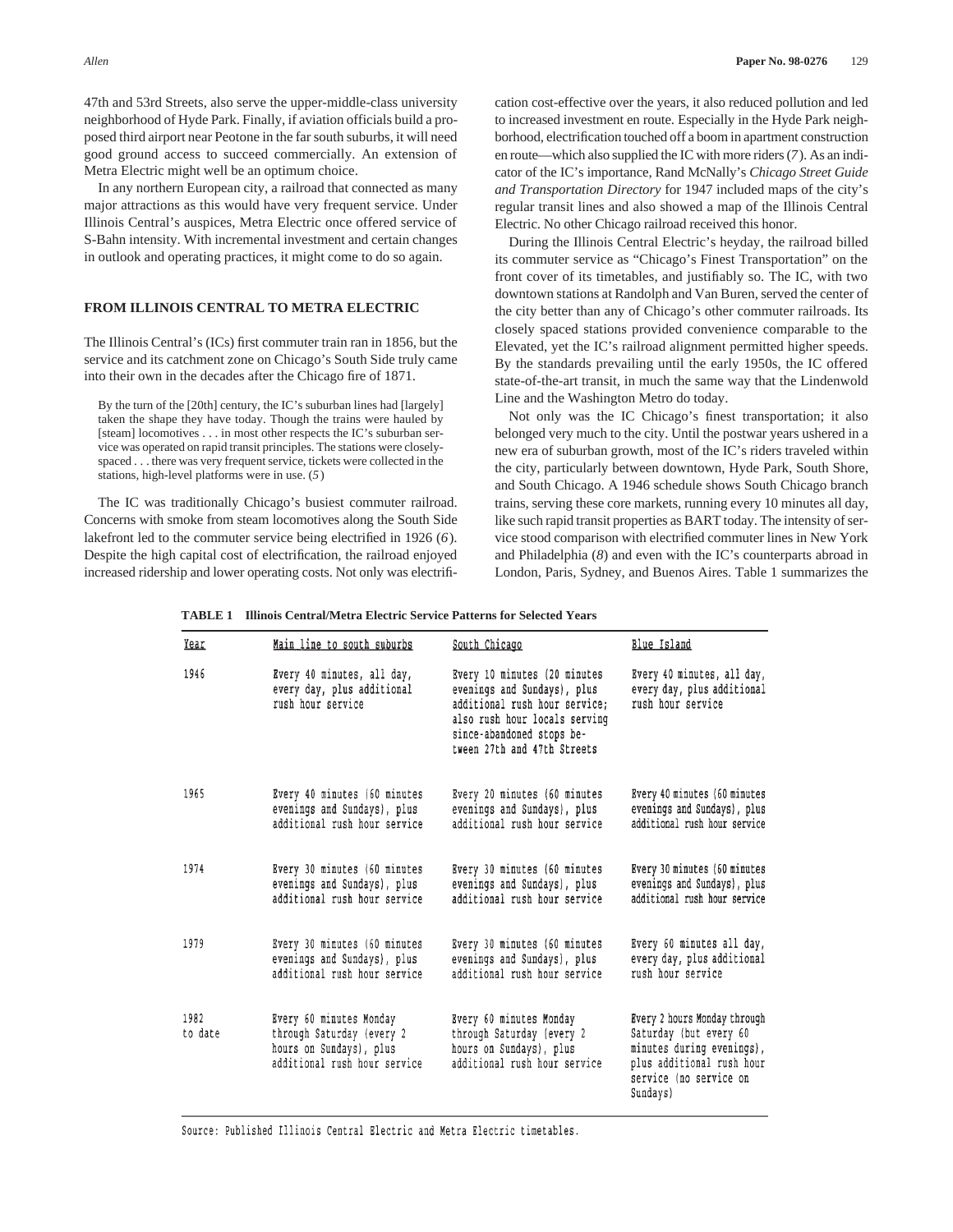service that the IC has provided since World War II. Even with the various service reductions over the years, Metra Electric remains one of North America's finest commuter railroads, with respect to both service levels and seating comfort.

#### **READJUSTMENT AND MODERNIZATION**

The IC provided more service to the city than any other Chicago railroad. As a result, the postwar decline of urban neighborhoods hit the IC harder than its counterparts elsewhere in Chicago or other cities. IC Electric ridership peaked at 35 million in 1929, just before the Depression, and reached its highest point ever in 1946, when ridership reached 47 million. (Metra Electric recorded 11.2 million passenger trips in 1997.)

The Chicago Transit Authority (CTA) inadvertently made matters even worse for the IC with the opening of the Dan Ryan rapid transit line in 1969, reaching deep into the IC's South Side travel zone. Chicago transportation reporter David Young noted in 1978 that

the response of the IC . . . contrasts sharply with that of the [Chicago &] North Western, which faced similar problems in the inner city. The North Western in the 1950s began a successful program to close stations in Chicago at which ridership was insignificant because of racial change or because its fares could not compete with cheaper . . . rapid transit or bus service. The IC continued to operate most of its stations in the inner city despite ridership declines. At times the IC's commuter . . . operations resembled a rapid transit system using oversized equipment. Even today the IC has relatively short 30-minute headways at off-peak times, versus hourly headways on other [Chicago] railroads. (*9*)

The original 1926 cars showed just how much the IC was like a transit line. Although IC cars were longer and wider than those on the Elevated, the interior arrangements were similar. There were large entrances at both ends. Most of the car was filled with two-andtwo walkover seats, but just inside the doors were longitudinal benches—and grip handles for standees. This provision for standees was just as well, because ridership was so heavy that many passengers had to stand. Contemporaries of the IC cars on the Rock Island, Canadian National, and Staten Island Rapid Transit were similarly outfitted for standees. Yet at the same time, the IC's rattan seats were considered elegant for their time. Today's Washington Metro and BART cars are comparably designed to maximize capacity for standees and comfort for seated passengers.

The IC's electric cars were the last word in commuting in the 1920s, but by the 1960s, they were showing their age. In the early 1970s, the railroad replaced most of its 1926 cars with new Highliner bi-level cars—so far the only electric multiple units to use the standard Chicago car design. The remaining old cars were retired by 1979. The Highliners are among the most comfortable commuter railcars in North America, and were designed by the same firm that fashioned the BART cars. With today's moderate ridership, almost every passenger is able to find a seat.

In 1976, the Regional Transportation Authority (RTA) started subsidizing the IC. One unintentional result was that the regionally based fare zones resulted in a sharp increase in fares on Chicago's South Side, causing many riders to shift to CTA. In 1981, when RTA was in the depths of a financial crisis, there was a series of drastic fare increases, and the IC lost about a third of its riders. Many suburbanites found an informal alternative to the IC by chartering school buses for their commute downtown (*10*).

In the city, ridership on the South Chicago branch and in Hyde Park had declined from 9,900 inbound boardings in 1969 to 4,100

(just before the 1981 fare hikes) and then fell to less than 3,000 by the end of 1981. Meanwhile, CTA was operating overcrowded buses on a nearby express route every 1 minute, 45 seconds, on average, while train seats were going empty. To remedy this, the RTA instituted a reduced-fare experiment between Randolph Street and South Chicago, starting in 1982, which succeeded in taking some of the pressure off the nearby express bus (*11*). The lower fares closer in to downtown have not only been made permanent but have been extended to the area's other railroads as well.

Since the most recent service cutbacks in 1981, there have been few changes in service. In 1987, the Illinois Central sold its electric lines to Metra, northeastern Illinois's commuter rail system; since then the service has been officially known as Metra Electric (*12*).

#### **FARE COLLECTION AND OPERATING PRACTICES**

One area in which the Illinois Central Electric has long resembled rapid transit is its use of fare collection at stations, supplementing (and often replacing) the on-train inspection of tickets. Traditionally, the railroad employed a large gate staff to check tickets as passengers entered and left the paid areas of stations (*13*). To reduce its gate staff without having conductors check all tickets on board, the IC inaugurated automatic fare collection (AFC) in 1966.

At first, AFC was limited to the downtown stations (Randolph, Van Buren, and Roosevelt Road). After resolving various problems with the hardware and the magnetically encoded tickets, the IC expanded AFC to most outlying stations starting in 1967, and conductors checked only tickets of riders boarding at stations without automatic fare gates. The railroad replaced the original fare gates (which closed abruptly behind passengers) with more user-friendly turnstiles in the 1970s (*14*). The turnstiles, ticket vending machines, and passenger assistance telephones allowed the IC to retire most of its station agents.

Before the advent of AFC, the IC operated trains of two and four cars with an engineer, a conductor, and a collector. Two collectors traveled with longer trains. The railroad saw AFC as a way not only to retire many of its gate personnel but also to run trains with fewer crew members. In the late 1960s the railroad sought to operate trains with just a motorman and a conductor, and was willing to offer attractive early retirement packages to the employees who would be affected. But labor insisted on job protection, so the issue went to arbitration. The arbitrator ruled that short trains (two and four cars) needed only a two-person crew, and longer trains (eight and ten cars) should continue to have three crew members, but there was no ruling on sixcar trains. When the railroad scheduled six-car trains to run with only two employees, the unions went out on strike in April 1969. The strike, which also involved crew sizes on freight trains, was settled within a week, on terms advantageous to labor (*15*).

In 1981, a regional transit financial crisis led authorities to slash off-peak IC service in half. Labor protection requirements, however, forced management to keep its employees on the payroll. Both as a response to labor rigidities and as a way of cutting down on fare evasion, the IC staffed all trains with three-person crews, and started "auditing" all tickets on board as a supplement to the existing AFC system. Metra has retained AFC (and modernized the hardware), because AFC relieves Metra Electric conductors of much of the on-board ticket selling that takes place on other lines, thus allowing train personnel to audit tickets more efficiently (*16*). Auditing has become all the more important since the early 1990s, as the introduction of a \$5 weekend pass using non-AFC-compatible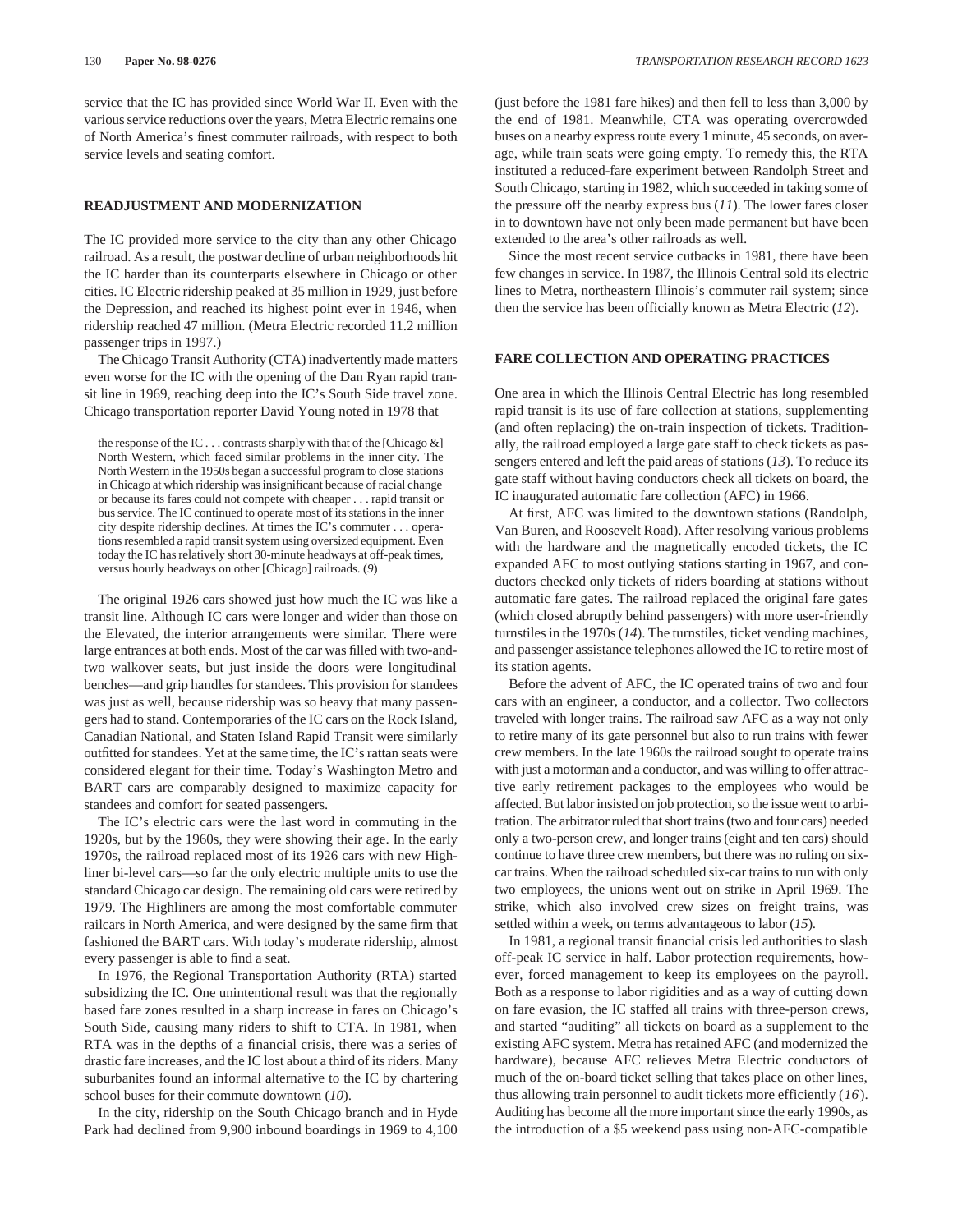ticket stock has led Metra to "freewheel" the turnstiles at many stations.

# **METRA ELECTRIC TODAY: A BRIEF OPERATING ANALYSIS**

Prain denarring

There exists ample track capacity for improving frequencies to modern regional rail levels in the off-peak hours. The challenge is for Metra Electric to expand its peak-hour service to accommodate the increased travel a true regional rail line can expect.

Table 2 summarizes the scheduled trains currently operating outbound during the busiest hour of the afternoon peak, from 4:45 to 5:44 p.m. Trains leave Randolph and proceed through Van Buren Street either on Track 1, the outside express track, or on Track 2, the inside local track. (Track 2 is signaled for bidirectional running; Track 3 operates inbound only and observes many equipment moves bound for Randolph Street during the afternoon peak.)

Assuming that Metra Electric stays with its existing block signal system, trains would run on headways no shorter than today's 3-minute minimum on each track. This suggests that express service is operating close to capacity, as most of the available slots are already taken by Metra Electric and South Shore Line trains. Increasing train lengths beyond the present six cars would appear to be the way to increase capacity on the main line to University Park, rather than adding trains. However, the local services cannot use longer trains, because grade crossings limit the length of the high platforms to four cars on the South Chicago branch and two cars on the Blue Island branch.

Fortunately, reserve capacity is available on the local tracks. With a 4-minute minimum between locals leaving Randolph, three more trains can be added during the peak afternoon 1-hour period (plus another possible train at 5:45 p.m.). Allowing a 3-minute minimum between trains, seven more locals can be accommodated during the peak 60 minutes (not counting the hypothetical 5:45 departure). Still more trains could be slotted in with modifications in the departure times of existing trains, but from an operating perspective, some leeway should be maintained in the rare event of service delays.

**TABLE 2 1997 Metra Electric Outbound Service During Peak Hour, 4:45 p.m. to 5:44 p.m.**

| Randolph via: |                 |                                          |                                                               |  |
|---------------|-----------------|------------------------------------------|---------------------------------------------------------------|--|
|               | Outer express   | Inner local                              | Train type and destination                                    |  |
| track (#1)    | $track$ $(\#2)$ | (South Shore Line trains in parentheses) |                                                               |  |
|               |                 | $4:45$ PM                                | South Chicago local                                           |  |
| $4:47$ PM     |                 |                                          | Zone express, Olympia Fields through University Park          |  |
|               |                 | $4:49$ PM                                | Local to 115th-Kensington                                     |  |
| 4:50 PM       |                 |                                          | Zone express, Hazel Crest through Flossmoor                   |  |
| $4:53$ PM     |                 |                                          | Zone express, Riverdale through Harvey                        |  |
|               |                 | $4:54$ PM                                | Express to 115th-Kensington, then local to Blue Island        |  |
|               |                 | $(4:57$ PM)                              | (South Shore Line train to Michigan City, IN--see note below) |  |
|               |                 | $5:00$ PM                                | South Chicago local                                           |  |
| $5:02$ PM     |                 |                                          | Zone express, Olympia Fields through University Park          |  |
| $5:05$ PM     |                 |                                          | Zone express, Hazel Crest through Flossmoor                   |  |
| $5:08$ PM     |                 |                                          | Zone express, Riverdale through Harvey                        |  |
| (5:10 P M)    |                 |                                          | (South Shore Line train to South Bend, IN)                    |  |
|               |                 | $5:11$ PM                                | Express to 115th-Kensington, then local to Blue Island        |  |
|               |                 | 5:15 PM                                  | South Chicago local                                           |  |
| $5:17$ PM     |                 |                                          | Zone express, Olympia Fields through University Park          |  |
| $5:20$ PM     |                 |                                          | Zone express, Hazel Crest through Flossmoor                   |  |
|               |                 | $5:21$ PM                                | Express to 53rd St., then local to 115th-Kensington           |  |
| $5:23$ PM     |                 |                                          | Zone express, Riverdale through Harvey                        |  |
| $(5:28$ PM)   |                 |                                          | (South Shore Line train to Michigan City, IN)                 |  |
|               |                 | 5:30 PM                                  | South Chicago local                                           |  |
| (5:32 P M)    |                 |                                          | (South Shore Line train to Gary, IN)                          |  |
| $5:37$ PM     |                 |                                          | Zone express, Olympia Fields through University Park          |  |
| $5:40$ PM     |                 |                                          | Zone express, Hazel Crest through Flossmoor                   |  |
|               |                 | $5:41$ PM                                | Express to 59th St., then local to Blue Island                |  |
| $5:43$ PM     |                 |                                          | Zone express, Riverdale through Harvey                        |  |
| Total         |                 | Total                                    |                                                               |  |
| 15 trains     |                 | 10 trains                                |                                                               |  |

on Track 1 on Track 2

Note: All South Shore Line trains except the 4:57 PM operate on Track 1. The 4:57 PM train operates on Track 2 instead in order to balance the electric power load on Metra Electric's main line.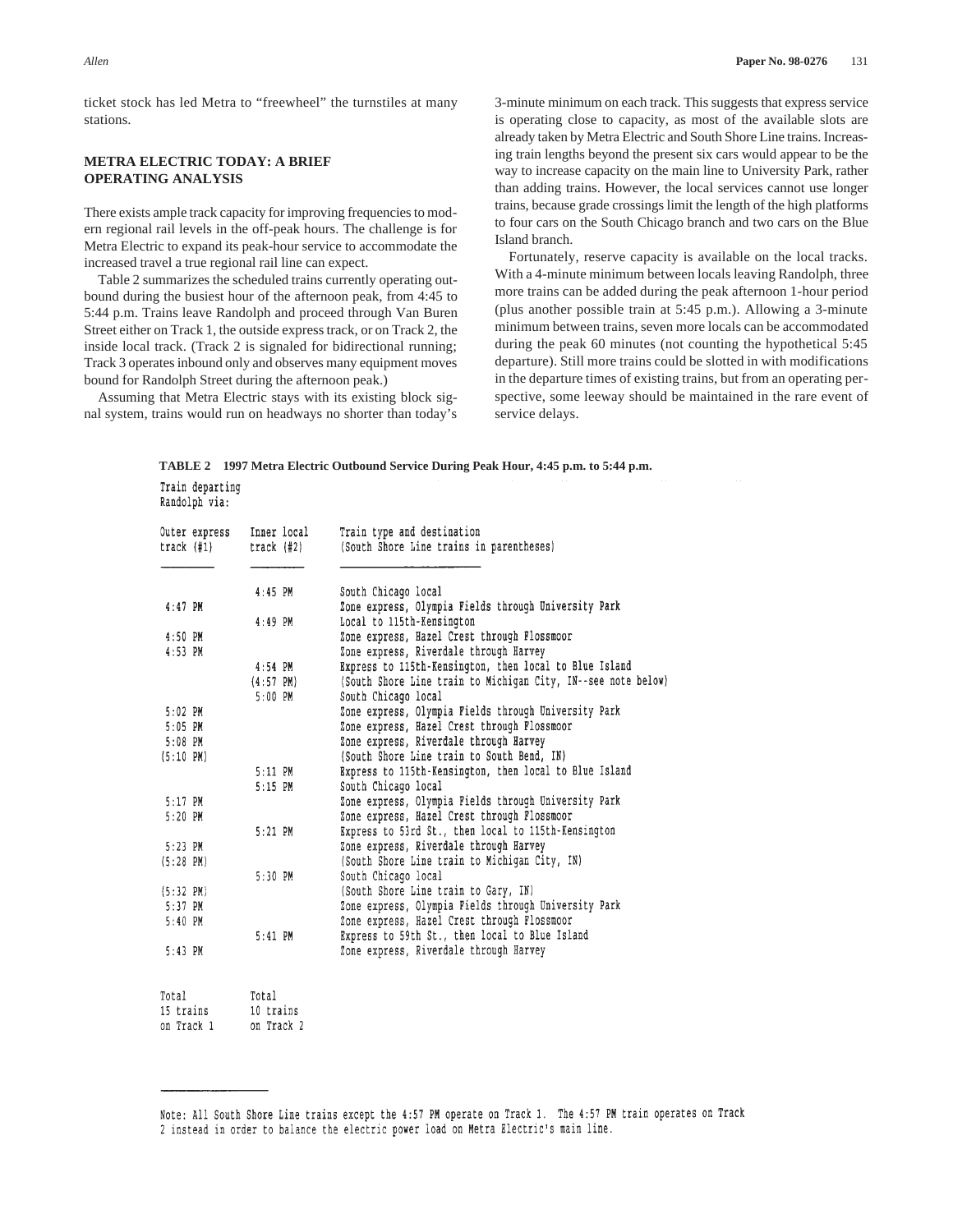Some bottlenecks and conflict points have no feasible remedies and must simply be managed as well as possible. These include the south throat of Randolph Street, the north end of Roosevelt Road (where four tracks narrow down to three northbound), the leads to and from Weldon Shops just south of Roosevelt Road, and the north and south approaches to Kensington Yard in the vicinity of 122nd and 124th Streets.

Other problems might be alleviated with appropriate capital investment. For instance, 115th-Kensington is a major conflict point because the four-track main line narrows to two tracks just north of the station, and it is a junction point for both Blue Island branch and South Shore Line trains. Flying junctions might speed the movement of South Shore Line trains, and there might be major operating benefits in reconfiguring Kensington as a four-track station with an additional platform.

### **INCREMENTAL TOOLS FOR SERVICE RENEWAL ON METRA ELECTRIC**

One rail operation that is comparable to the closer-in portions of Metra Electric in its geometric characteristics, right-of-way, ridership levels, and market position is Cleveland's Red Line Rapid. Institutional issues aside, the Red Line resembles Metra Electric more than it does most other rapid transit lines, modern or traditional.

The Cleveland cars have a fare box and doors directly behind the train operator's cab. By opening only the adjacent doors at unstaffed stations, the train operator ensures that all boarding customers pass by the fare box. Of course, this works only with one-car trains, which are common in Cleveland. The Cleveland Rapid's operating methods may be relevant for Metra Electric's South Chicago branch, and to a lesser degree, on the Blue Island services.

Cleveland's Rapid operates with a single fare zone. Although the Cleveland experience may be applicable between Randolph and South Chicago, fare zones elsewhere on Metra Electric are based on distance. Passenger volumes on the Blue Island trains are light enough so that the train operator could check tickets for zone validity, but this will not be practical for main line service to the south suburbs. The best model for the south suburbs may be PATCO's Lindenwold Line, which uses one-person crews, has automatic fare collection at all stations, and has no on-board ticket inspection. The IC approached (although never fully achieved) the goal of doing away with on-board ticket sales from 1967 until 1981, when the railroad went back to punching tickets.

Although it is not possible to put an end to all fare evasion, it can be minimized even without punching tickets. For instance, the Chicago Transit Authority installed new turnstiles in 1996–1997 with bars above passengers' heads mounted in such a manner as to deter would-be turnstile jumpers. Although this may be helpful, particularly at high-evasion locations, this strategy should be applied with caution.

A majority of turnstile jumpers on Metra Electric today are not fare evaders, however. Rather, they are commuters who see their train arrive and, in order to catch it and avoid waiting for the next train, go over the turnstiles and pay their fare plus a penalty charge to the conductor or the gate attendant at the Van Buren or Randolph Street stations. Failure to buy tickets before traveling should not be treated as a serious issue until service is so frequent that commuters will not be inconvenienced by waiting for the next train.

Especially on the South Chicago and Blue Island branches, where stations are located at street level, there are few barriers to deter fare evaders from jumping off or onto the platform and bypassing the turnstiles altogether. Several options are available for facilitating oneperson operation, individually or in combination. One is switching to a proof-of-payment system with random ticket inspections (which has succeeded in such challenging urban contexts as Los Angeles–Long Beach). Another is installing fences and other barriers, such as the riangular wooden slats that deter trespassers at grade crossings on the Chicago El. A third option is using cars with door configurations that require riders getting on or off at local stops to pass by the train operator and pay the correct fare (as used on Cleveland's Red Line).

In deciding about fares and how they are collected, Metra may want to explore ways of making joint fares readily available with the Chicago Transit Authority and the Pace suburban bus system in connection with single-trip tickets, as well as the Link-Up Passport currently available for monthly ticket holders. A 1939 proposal for the merger of Chicago's then-separate elevated and streetcar companies—not implemented in that form—would have allowed the merged city system to negotiate transfers with commuter railroads such as the IC (*17*). Perhaps the time has come again for a serious look at how such arrangements today might create a win-win situation for Chicago's transit providers and their customers. Innovations in the development of smart cards for transit systems may facilitate improved fare integration (*18*).

In several ways, the Illinois Central Electric was a hybrid of railroading and rapid transit. Although the IC offered railroad-quality speed and comfort, it resembled rapid transit in its frequent service, high platforms, and off-train fare collection. Another similarity to rapid transit was the IC's use of destination signs on its trains. The 1926 cars were built with roll signs, as were the Highliners. However, during the 1980s, management discontinued the use of the signs, and they were left permanently blank. As the Highliners received their midlife rebuilding during the mid-1990s, the signs were removed altogether. But, destination signs would be a welcome addition to any regional rail operation. The Southeastern Pennsylvania Transport Authority (SEPTA) and NJ TRANSIT use front and side signs on their electric commuter trains.

Although no commuter railroads operate with one-person crews, it would not be against Federal Railroad Administration regulations for them to do so. Naturally, it would be necessary to address safety issues by installing failsafe "dead man's" controls to stop the train should the operator become incapacitated. One-person operation will make it vital to have excellent radio communications with central control and other trains (including South Shore Line trains, which will probably continue to operate with full crews for the foreseeable future). Emergency intercoms should be installed on board all cars so that passengers can contact the train operator—and railroad police as well.

Despite the great differences between labor agreements and the overall climate of representation at railroads and rapid transit properties, the Cleveland Rapid's positive experience with one-person operation suggests that it could work on commuter railroads, such as Metra Electric. Most commuter rail labor contracts, however, make no provision for one-person operation, which would have to be negotiated with labor.

In negotiating with its unions, a railroad would need to overcome two obstacles. The first is convincing employees that the aim of oneperson operation is not to provide the same (or marginally increased) service with fewer employees. On the contrary, the ability to provide more service because of lower unit costs could stimulate ridership, thus leading to greater job security—and more jobs—for rail employees. For instance, if the three-person crews on Metra Electric's hourly services were each to drive their own trains, this would only provide service on 20-minute headways. Even more employees would be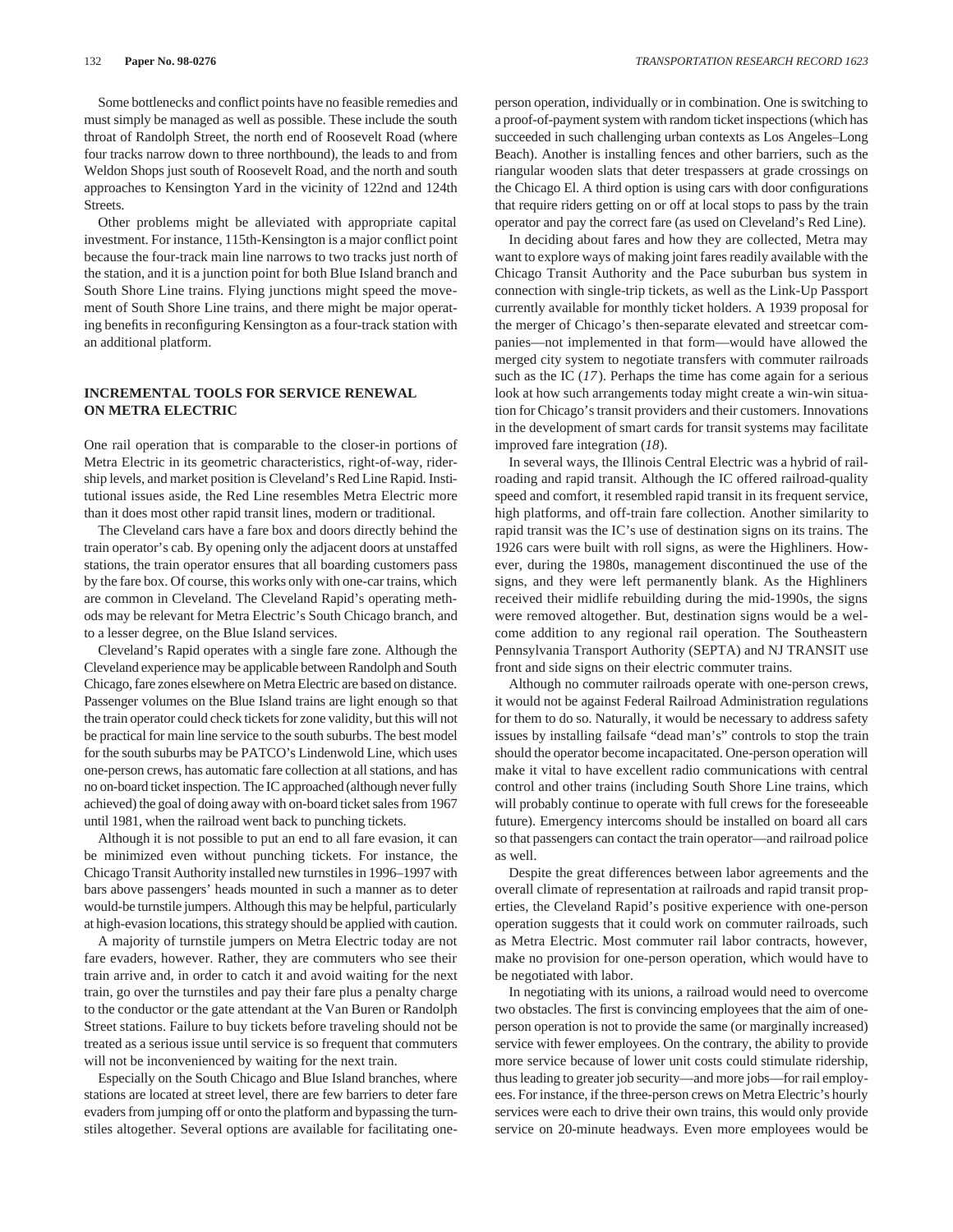needed to provide the 10- or 15-minute frequencies comparable with BART, the Lindenwold Line, or even Cleveland's Red Line. Management must not "give away the store," but the new positions will need to be better paying than either the existing wage rates for conductors or engineers because the one-person operator will have more responsibilities.

The other obstacle, which may be more difficult, is that railroad engineers and conductors have separate unions. With one-person operation, train crews would need to choose which union they want. This would cause competition between the two unions for the exclusive right to represent the train operators.

In extreme cases, bitterness between unions may have unexpected consequences for rail operations. One of Chicago's interurbans, the North Shore Line, ran on the Elevated to reach downtown. In the late 1930s, North Shore's crews transferred from the transit to the railroad unions, causing bad feelings between interurban and Elevated employees. Starting in 1942, Chicago's transit workers refused to set switches for the North Shore Line trains. As a result, the North Shore's own crews had to leave the train where their tracks met those of the El, where rapid transit motormen and conductors took over the rest of the way. It took 11 years before a court injunction put an end to these cumbersome arrangements (*19*).

Ill will also arose when the Shaker Heights Rapid Transit became part of the Greater Cleveland RTA's rail system in 1975. Shaker Heights train operators belonged to the Brotherhood of Locomotive Engineers (BLE) and were absorbed into the Amalgamated Transit Union by sheer force of numbers when their property became part of the Greater Cleveland RTA (*20*). Tensions only eased gradually as former Shaker Heights employees retired.

More recently, Via Rail Canada merged its engineer and conductor positions into a single job description in 1997. There was much acrimony between the BLE (representing the engineers) and the United Transportation Union (representing the conductors), as the two unions fought an election to decide which one would be the bargaining agent for all Via operating crews (*21*). There appears to be no way to avoid tension between the unions if jobs are to be merged. All management can do is appeal to the better side of members of both unions and hope for the best.

One warning is in order. The approach suggested here is meant to deliver more service for the same or slightly higher budgets. These methods will fail if they are misused to provide today's indifferent service levels with less money. Instead, the intention is to build a winwin situation for all parties. Management gains greater efficiency, labor enjoys a greater number of more secure jobs, and customers benefit from more frequent service at all hours.

#### **THE TRACK FORWARD**

As an almost completely self-contained operation, Metra Electric offers a particularly favorable opportunity for upgrading and revival. This possibility, however, also applies to several other commuter rail lines. Promising candidates for some (if not all) of these innovations include the Port Washington and Babylon branches, the Main Line, and the City Terminal Zone on the Metropolitan Transportation Authority (MTA) Long Island Rail Road, portions of MTA Metro-North Railroad, NJ TRANSIT's Northeast Corridor and Morris and Essex Lines, and such parts of SEPTA's regional rail system as the Airport, Elwyn, Paoli, Chestnut Hill, Lansdale, and Fox Chase Lines. Beyond an approximate limit of about 48 km (30 mi) from downtown, or about an hour's travel time, one-person operation on close

headways may be less appropriate. The market may not be there to support such frequent service, and passengers may be accustomed to the more personalized amenities of conventional commuter rail.

Metra Electric, however, remains the most promising candidate for regional rail because it is almost fully self-contained. The more commingled commuter rail is with other trains, the harder it becomes to make the transition to full-scale regional rail. Nevertheless, all commuter rail managements should be willing to consider any elements that would make train operation and fare collection more cost-effective.

The days when the Illinois Central Electric carried three times its present ridership may appear little more than a distant memory. But at its peak, the IC Electric combined high passenger throughput with the finest in 1926 amenities. Even today, Metra Electric has the advantages of high platforms, automated fare collection, an unusually wide range of major travel destinations, and a grade-separated four-track main line of its own without equal in North America.

What market awaits a revived Metra Electric? If the proposed Peotone airport is built, Metra Electric will be ideally situated to provide fast, frequent access directly to Chicago's Loop. Even without the airport, the south suburban corridor should remain a solid (if unprepossessing) market, comparable to the Lindenwold Line's catchment area. Many commuters use what park-and-ride opportunities exist, particularly at University Park, Metra Electric's only true park-and-ride station. Strong parking demand at University Park suggests that if Metra or local officials build more lots, the commuters will come. Perhaps the most important thing local officials can do to help make regional rail happen is to cooperate with transit officials in assembling land for parking.

The challenge is greater in the city. Some of yesteryear's ridership markets have simply evaporated. The collapse of South Chicago's once-flourishing steel industry, for instance, has undermined much of the former ridership base in that neighborhood. All across Chicago's South Side, changes in the social composition of many neighborhoods resulted in the postwar abandonment of stations at 31st, 35th, 39th, 43rd, 67th, 72nd, and 130th Streets. Much of the market that the Blue Island trains serve is marginal beyond 59th Street and may not support more than the half-hourly headways operated in the mid-1970s even with one-person operation.

Yet, there remains a large potential market for Metra Electric that has barely been tapped. The Jeffery Express bus, which runs close to much of the main line through Hyde Park and the South Chicago branch, is one of Chicago's busiest bus lines. The bus provides the same frequent service that the Illinois Central Electric did half a century ago. If express bus passengers take an improved train instead, the financially pressed CTA could reallocate buses to other routes where there is no alternative rail line.

The inner portions of Metra Electric are priced appropriately for the urban market. Even though one-way fares are somewhat higher than the bus, the train certainly offers much better value, particularly during peak hours. Within the first two fare zones (which include the entire South Chicago branch), a monthly ticket on Metra is cheaper than the bus, even with the CTA's multiple-ride fare cards (sold at a discount). If transfers were made available so that rail customers could change to and from connecting bus routes, the train would be in an excellent position to recapture much of the express bus market.

To sum up, the benefits of modern regional rail are

- Greater efficiency and lower unit costs,
- More jobs with better security, and
- Much more service to customers.